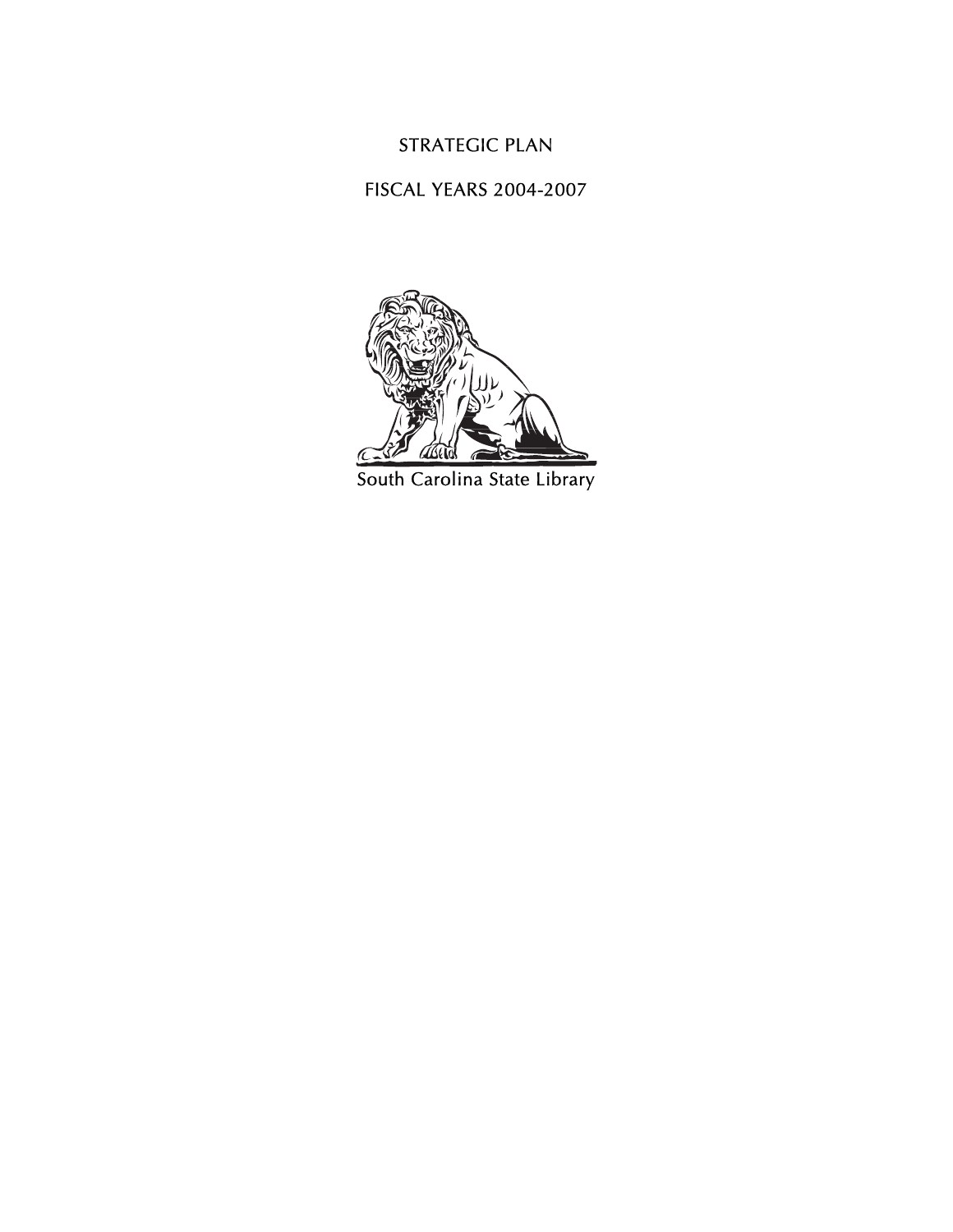#### SOUTH CAROLINA STATE LIBRARY STRATEGIC PLAN Fiscal Years 2004-2007

### INTRODUCTION

The South Carolina State Library's Management Team coordinates the agency's strategic planning process. The Team meets semimonthly and consists of departmental directors, major program directors, and agency administrators. The Strategic Plan charts the direction of the agency to FY 2007 and includes five basic elements:

- 1. Mission
- 2. Values
- 3. Vision
- 4. Purpose Statements
- 5. Strategic Initiatives

Annual goals are developed in accordance with the plan's strategic initiatives. Strategic initiatives and goals are adjusted as necessary to reflect strategy changes. An annual business plan outlines activities and time periods for the attainment of objectives.

The agency's Strategic and Annual Business Plans are presented to the State Library Board for approval. The library's annual report and its accountability report, document the agency's progress in meeting its goals and objectives.

The reports are available for review at http://www.state.sc.us/scsl/pubs/acrepind.html and http://www.state.sc.us/scsl/pubs/arindex.html.

The S.C. State Library Board approved this plan on September 15, 2004.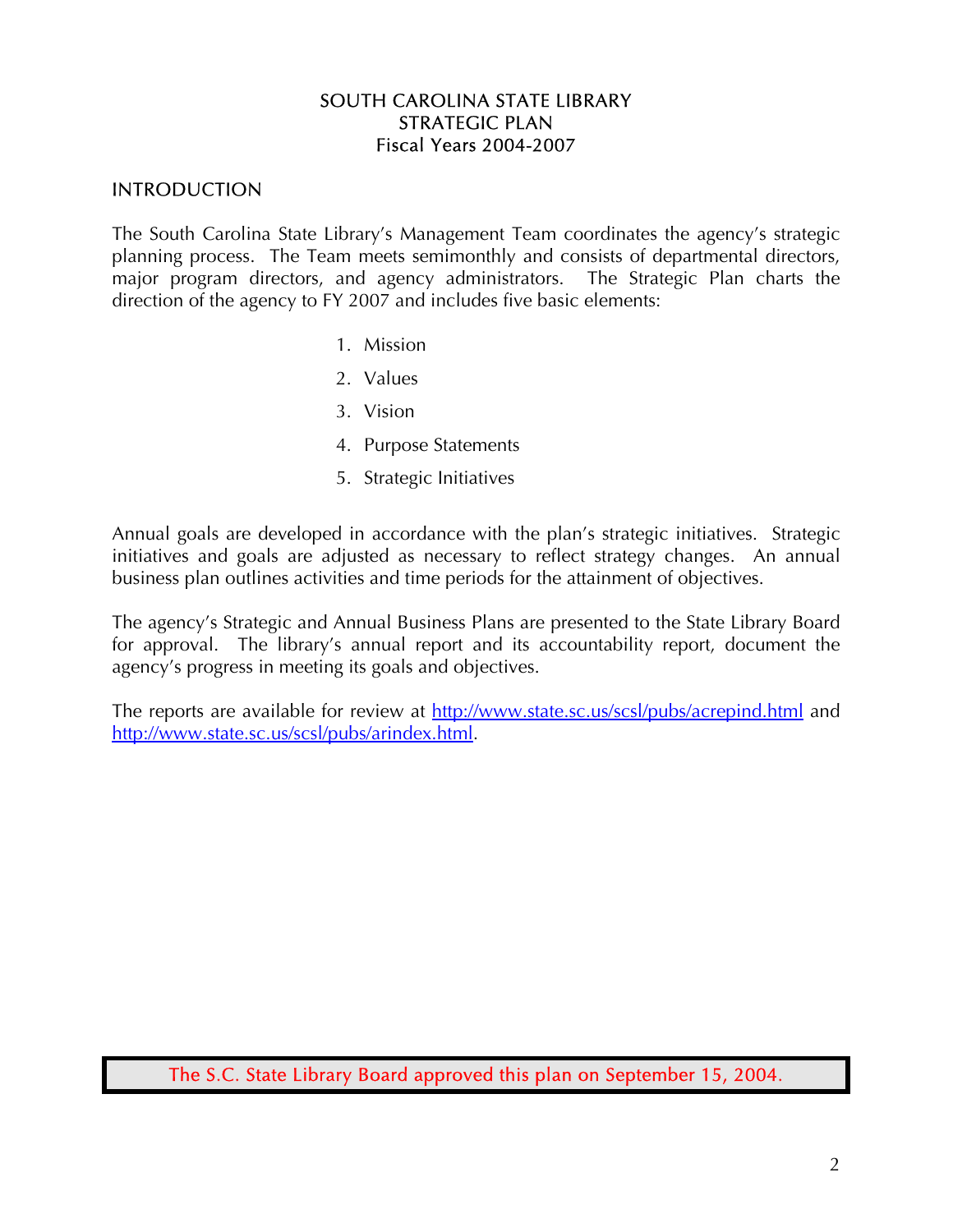### SOUTH CAROLINA STATE LIBRARY STRATEGIC PLAN 2004-2007

### I. MISSION

To improve library services throughout the state and to ensure all citizens access to libraries and information resources adequate to meet their needs. The State Library supports libraries in meeting the informational, educational, cultural, and recreational needs of the people of South Carolina.

#### II. VALUES

- A. QUALITY We endeavor to provide services of the highest quality.
- **B.** KNOWLEDGE We believe that a well-trained and knowledgeable staff is our greatest asset.
- C. FREEDOM OF INFORMATION We believe in the fundamental freedoms inherent in a democratic society and support the Library Bill of Rights and the Freedom to Read Statement.
- D. ACCESS TO INFORMATION We believe that all citizens, regardless of socioeconomic, geographic, cultural or educational status, deserve access to quality library and information services.
- E. EQUITABLE TREATMENT We believe information services should be delivered in a fair and unbiased manner.

#### III. VISION

To be a major leader in the planning and implementation of effective informational and library services for the people of South Carolina and to be recognized as a vital component of the State's information and education infrastructure.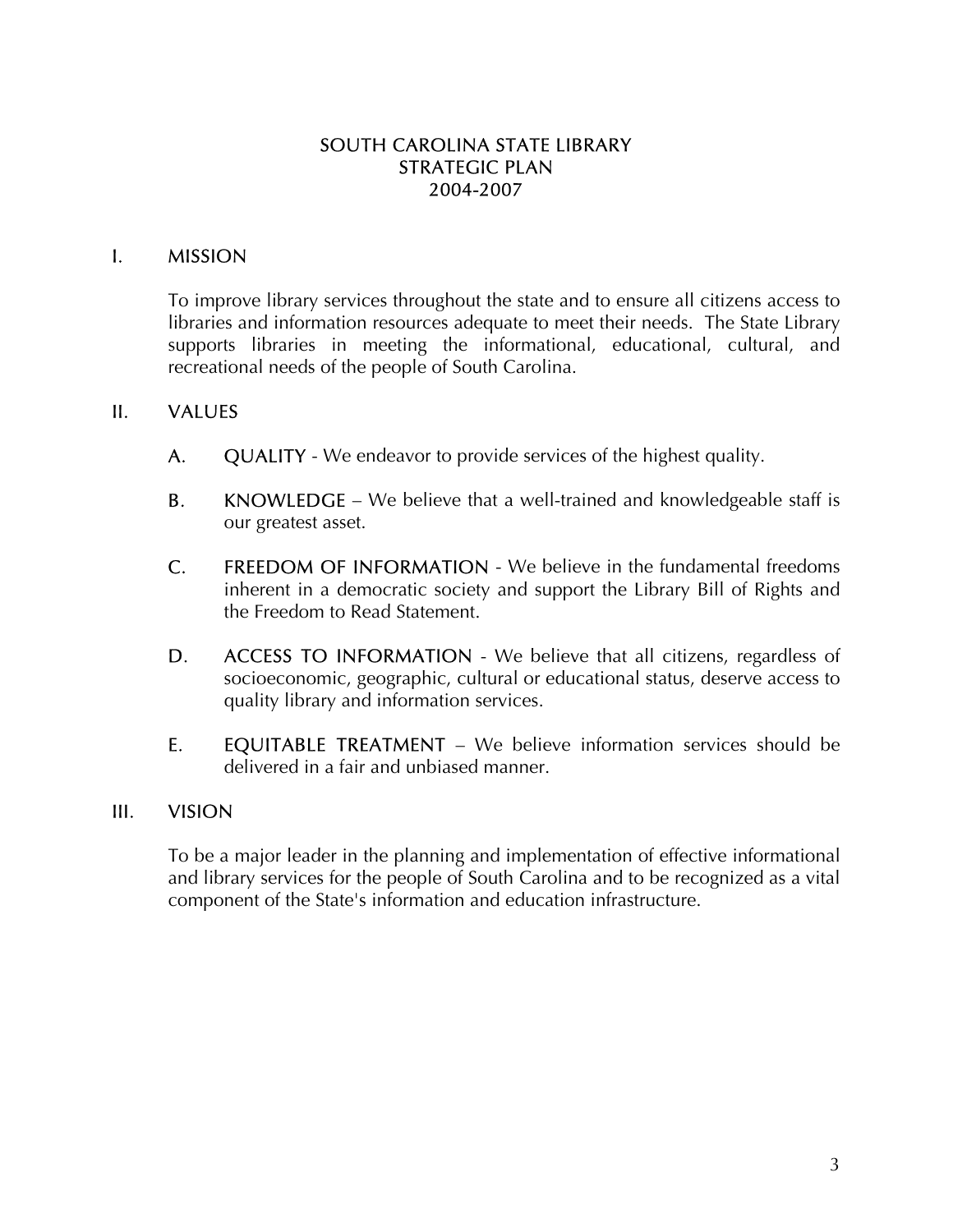#### IV. PURPOSE STATEMENTS

- A. STATEWIDE LIBRARY COOPERATION Proactively develop initiatives and strategies that promote resource sharing and that assure cooperation among libraries statewide to meet the information needs of the citizens of South Carolina.
- B. PUBLIC LIBRARY DEVELOPMENT Provide consulting services that support the development of effective public library services. Guarantee South Carolinians access to information through ethical and equitable administration of federal and state funding to public libraries.
- C. INFORMATION SERVICE Develop, administer and continually enhance mechanisms that deliver essential information resources for educational development and quality of life improvement for South Carolinians. Provide informational resources and educational services that contribute to a wellinformed state government workforce and efficient operation of state government.
- D. COLLECTIONS Collect, preserve, organize, and make accessible materials that preserve the state's cultural heritage and that are of value to the library community, to citizens, and to South Carolina state government. Preserve the "corporate memory" of state government for future research and accountability purposes.
- E. SERVICES TO CITIZENS WITH DISABILITIES Continuously improve information services and resources for citizens with disabilities and maintain a commitment to the provision of quality information services to all citizens.
- F. CONTINUING EDUCATION Enhance the skills of State Library staff, local library staff and boards, and provide state government employees with relevant research and library use skills training for the delivery of quality services to key customers. Develop and coordinate supplemental continuing education opportunities through consultation with related library and educational organizations.
- G. ETHICAL FINANCIAL AND BUSINESS MANAGEMENT Operate within a structure of ethical financial and business management for responsible fiscal, procurement, facilities and human resources management.
- H. INFORMATION TECHNOLOGY Implement information technologies that enhance the library's collections and services and that assure equitable access for SC citizens to information in electronic formats. Provide staff with up-todate technology to ensure quality services that are efficient and cost-effective.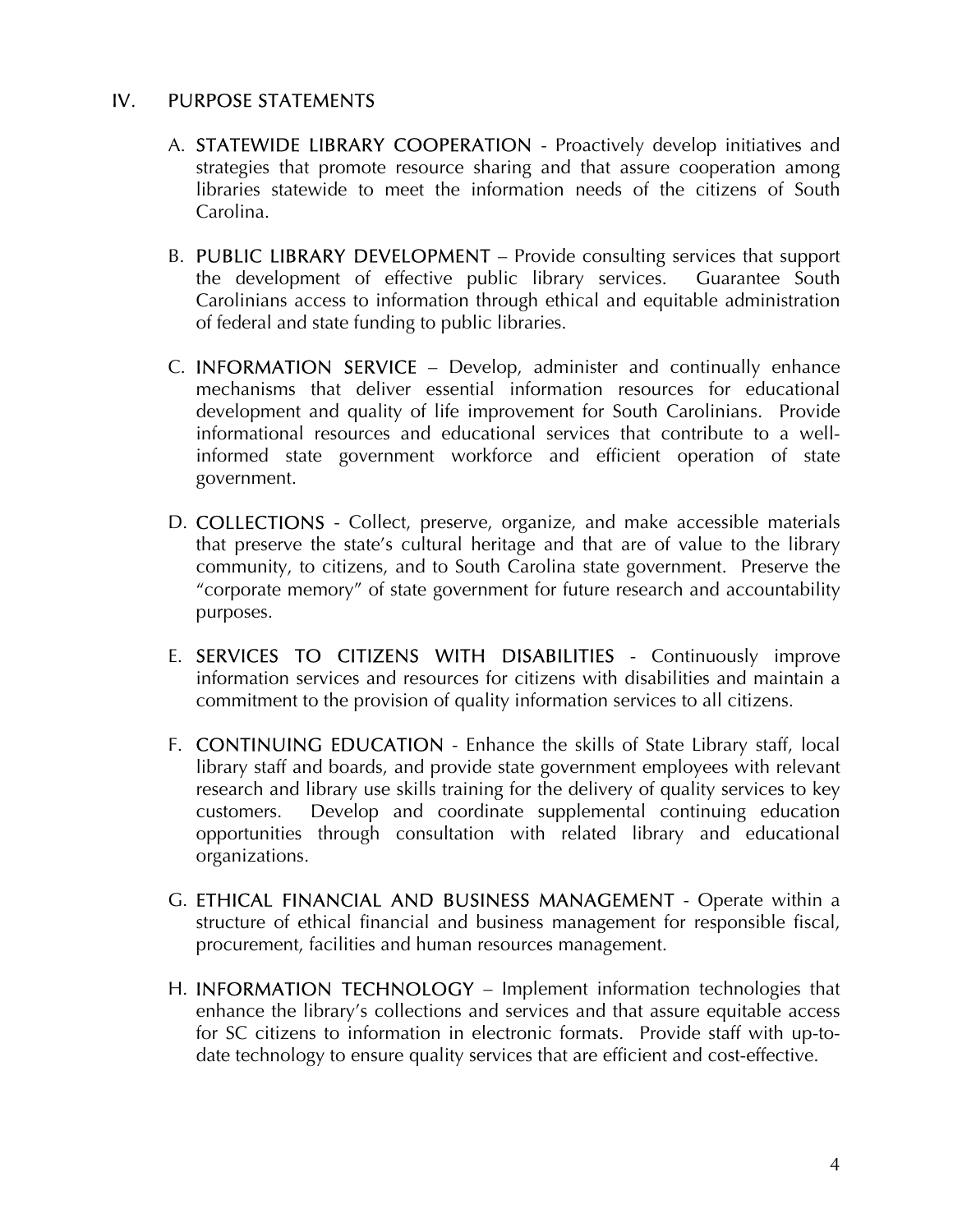### V. STRATEGIC INITIATIVES WITH CURRENT FY GOALS AND OBJECTIVES

### STRATEGIC INITIATIVE A: Provide Information Resources and Services to Meet the Needs of the People of South Carolina

#### Goal 1. Enhance and improve access to State Library collections and services.

#### **Objectives**

- a. Maintain and enhance the State Library's bibliographic database
- b. Collect, preserve, and provide access to all state government publications in all formats
- c. Provide materials to libraries through an efficient, cost-effective interlibrary loan system
- d. Provide reference and information assistance to meet the needs of the general public

#### Goal 2. Serve as the principal agent to advise, guide, and assist South Carolinians whose access to information is limited due to a disability, which prevents the use of standard library formats.

#### **Objectives**

- a. Strengthen Talking Book Services (TBS) programs and collections
- **b.** Promote Talking Books Services
- c. Provide accessible information delivery mechanisms

## Goal 3. Serve as the principal agent to advise, guide, and assist state government personnel and elected officials in their quests for information.

### **Objectives**

- a. Provide and promote online reference assistance to meet the needs of state employees and public libraries
- b. Offer training programs to help state employees improve their information-seeking skills
- c. Develop and support budget request for SC Legislative and Governmental Research Service

### STRATEGIC INITIATIVE B: Provide Statewide Programs to Support Local Library **Services**

### Goal 1. Ensure that all South Carolina citizens receive effective and high quality library services through their public library.

### **Objectives**

- a. Improve the knowledge, skills, and abilities of public library directors
- b. Actively seek grant funding opportunities for library related statewide and local programs
- c. Improve the knowledge, skills, and abilities of LDS and other consultant staff
- d. Improve LSTA grant administration process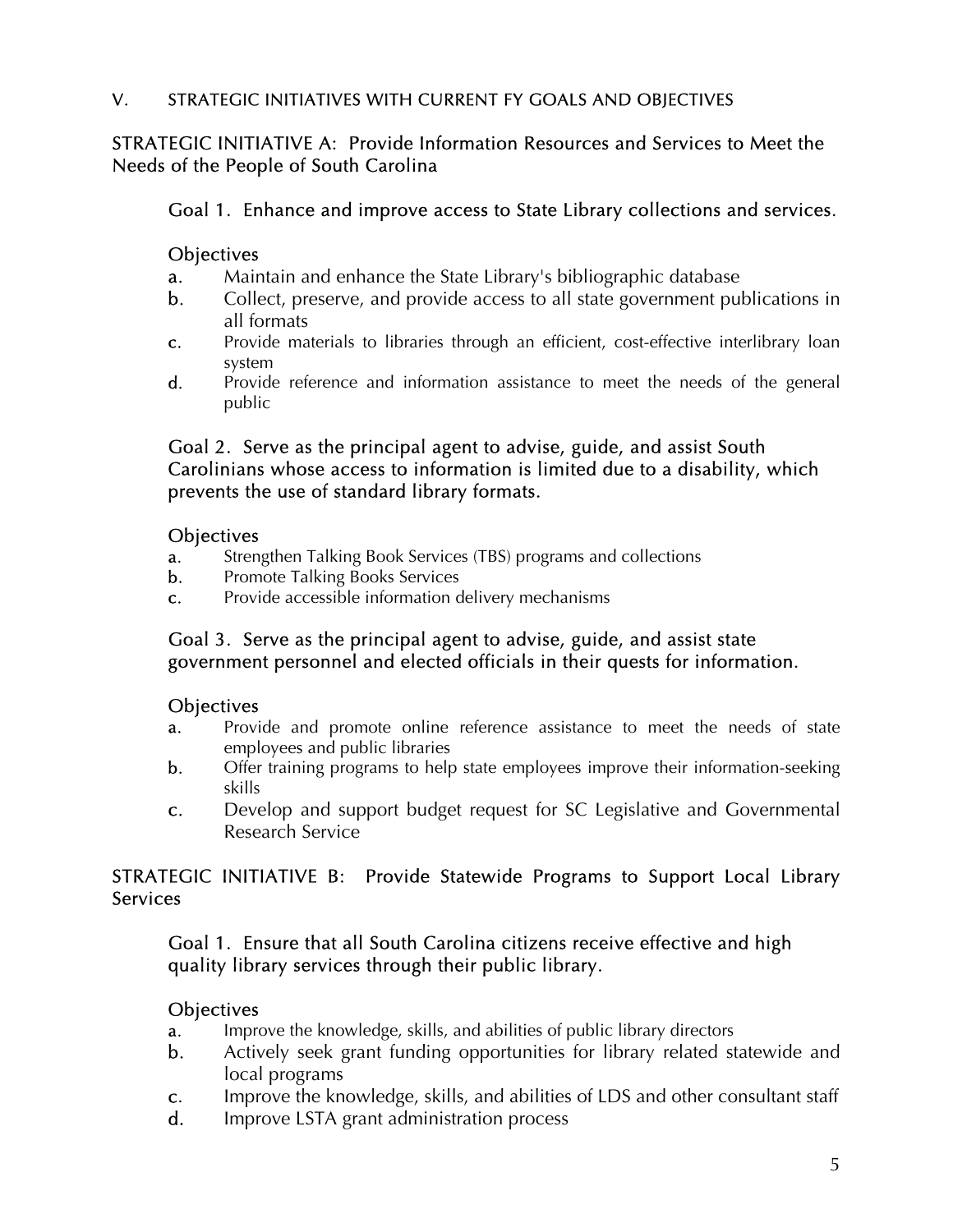### Goal 2. Promote the development of effective library programs which encourage the reading and educational achievement of the State's children and youth.

# **Objectives**

a. Improve the knowledge, skills, and abilities of children's and youth services **librarians** 

## Goal 3. Provide a targeted continuing education program to train library staff in order to improve library service to the community.

## **Objectives**

- a. Improve the knowledge, skills, and abilities of public library trustees and library staff
- b. Investigate the use of alternative distance education technologies

## Goal 4. Provide technical assistance in planning for and management of library resources and services.

## **Objectives**

- a. Provide alternative electronic communications technologies to consult, train, and troubleshoot with public library staff members
- b. Provide technical support and assistance to public libraries and/or identify sources of technical support for local library operations
- c. Provide support to public libraries for the Universal Service Support Mechanism (E-rate)
- d. Support statewide preservation programs
- e. Compile and disseminate statistical data

# Goal 5. Strengthen and enhance DISCUS – South Carolina's Virtual Library.

# **Objectives**

- **a.** Increase DISCUS connectivity to un-served and under-served schools.
- b. Begin re-examination of DISCUS mission, goals and content in light of complementary endeavors of PASCAL.
- c. Increase and enhance DISCUS training efforts
- d. Increase and improve DISCUS technical and content support to libraries, schools and colleges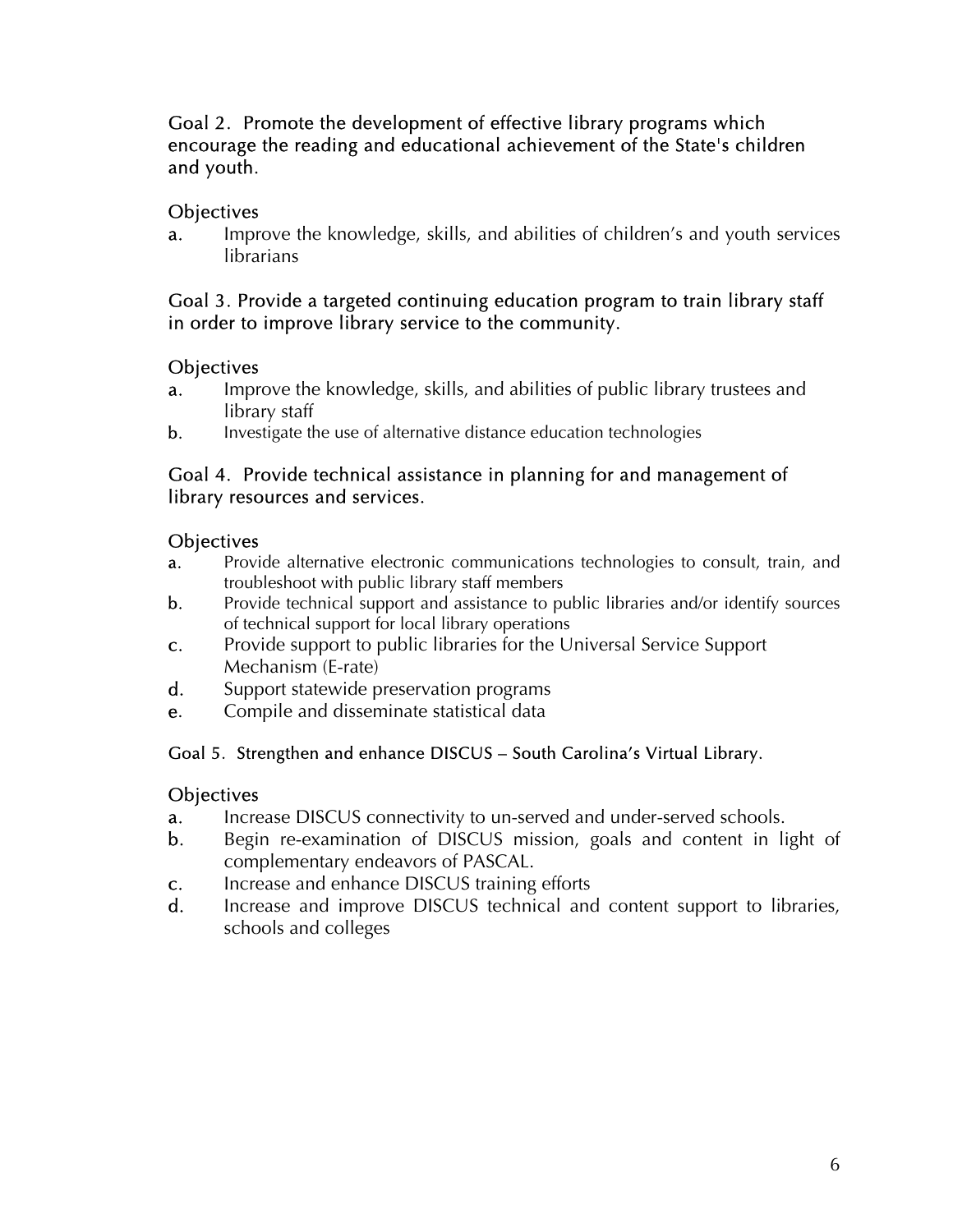STRATEGIC INITIATIVE C: Serve As An Advocate for the Contributions That Libraries Make to Education and Economic Development in South Carolina

### Goal 1. Conduct an ongoing marketing campaign to promote the resources and services of South Carolina State Library.

### **Objectives**

- a. Improve overall State Library marketing/public relations efforts
- b. Conduct comprehensive statewide DISCUS promotion campaign, especially targeted to K-12 and rural communities

### Goal 2. Promote library services and reading throughout the state as an integral component of the educational process and as a contributor to the economic development of the state.

## **Objectives**

**a.** Actively participate with the Economic Impact Study of South Carolina Public Libraries managed by the USC School of Library and Information Science

### STRATEGIC INITIATIVE D: Encourage Partnerships That Enhance Statewide Delivery of Library and Information Services

# Goal 1. Encourage the development of library networks for resource sharing.

### **Objectives**

- a. Encourage eligible public and academic libraries to participate in OCLC Group Access Capability for interlibrary loan
- b. Collaborate with, cooperate with, and support PASCAL's electronic database endeavors as appropriate and feasible

### Goal 2. Cooperate with other agencies to ensure that libraries are included in all statewide initiatives.

### **Objectives**

- a. Develop partnerships to increase visibility of library services
- b. Assure that State Library staff actively participate with statewide library related associations and state government teams/committees involved with information delivery
- c. Support statewide digitization projects